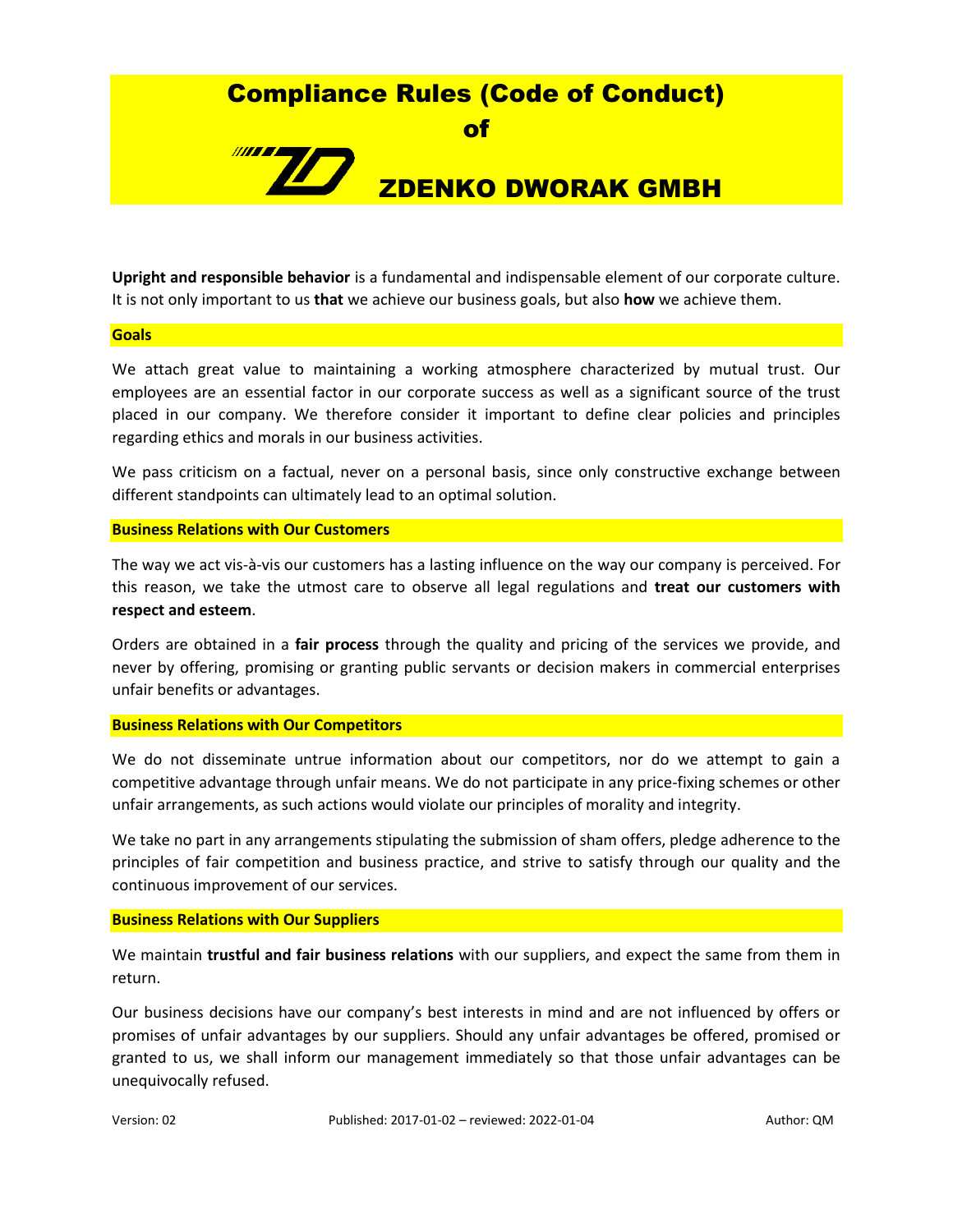## **Granting of Benefits (Gifts and Invitations)**

The exchange between business partners of small tokens of appreciation that possess negligible or no monetary value is considered common business practice.

It is **strictly forbidden for all our employees to offer or accept any benefits** that have an improper influence on business transaction, or that could be interpreted as having such an influence. Not affected by this rule are exclusively such gifts that possess negligible value, as well as business entertainment within ordinary convention.

The following internal rules apply to all our employees:

-) Any benefit must be granted or accepted in a fully transparent fashion, i.e. it must be recognizable and verifiable to outsiders.

-) Benefits may not be granted or accepted as recompense for unfair advantages.

-) Gifts of money or equivalent values are categorically forbidden.

## **Compliance with Corruption Legislation Regarding Public Service**

With the stricter regulations and extended scope stipulated by the new Austrian anti-corruption legislation, our management and all employees are urged to avoid even the slightest semblance of dishonesty and obliqueness. In particular, our guidelines forbid the offering and granting of monetary or material values to any employees of the public sector.

The term "public sector" includes not only the immediate public services and administration, but also all employees of enterprises and institutions operated by or closely affiliated with the state, e.g. employees of Vienna International Airport, ORF, ÖBB, Österreichische Post AG, chambers and universities.

The so-called "feeding" of public sector employees is considered illegal even if it does not occur in direct connection with an official or business transaction. The attempt to make a public service employee generally well-disposed towards oneself or one's employer is sufficient to constitute an offense. The only possible exception is negligibility in terms of actual value of the gifts.

Not only the acceptance, but also the offering of such benefits or gifts can be punishable.

## **Handling of Company Property**

**We handle all company property made available to us with care and prudence.** Private use of company property is allowed only if stipulated by appropriate regulations and explicitly authorized by management.

## **Handling of Information**

Confidential information of any kind that we obtain in the course of our professional activity – including information outside of our respective field of expertise – may neither be used to further our personal interests nor made accessible to unauthorized persons.

We are aware of the sensitivity of the personal data of customers, co-workers and suppliers we are entrusted with, and will protect them through careful handling and absolute discretion vis-à-vis third parties.